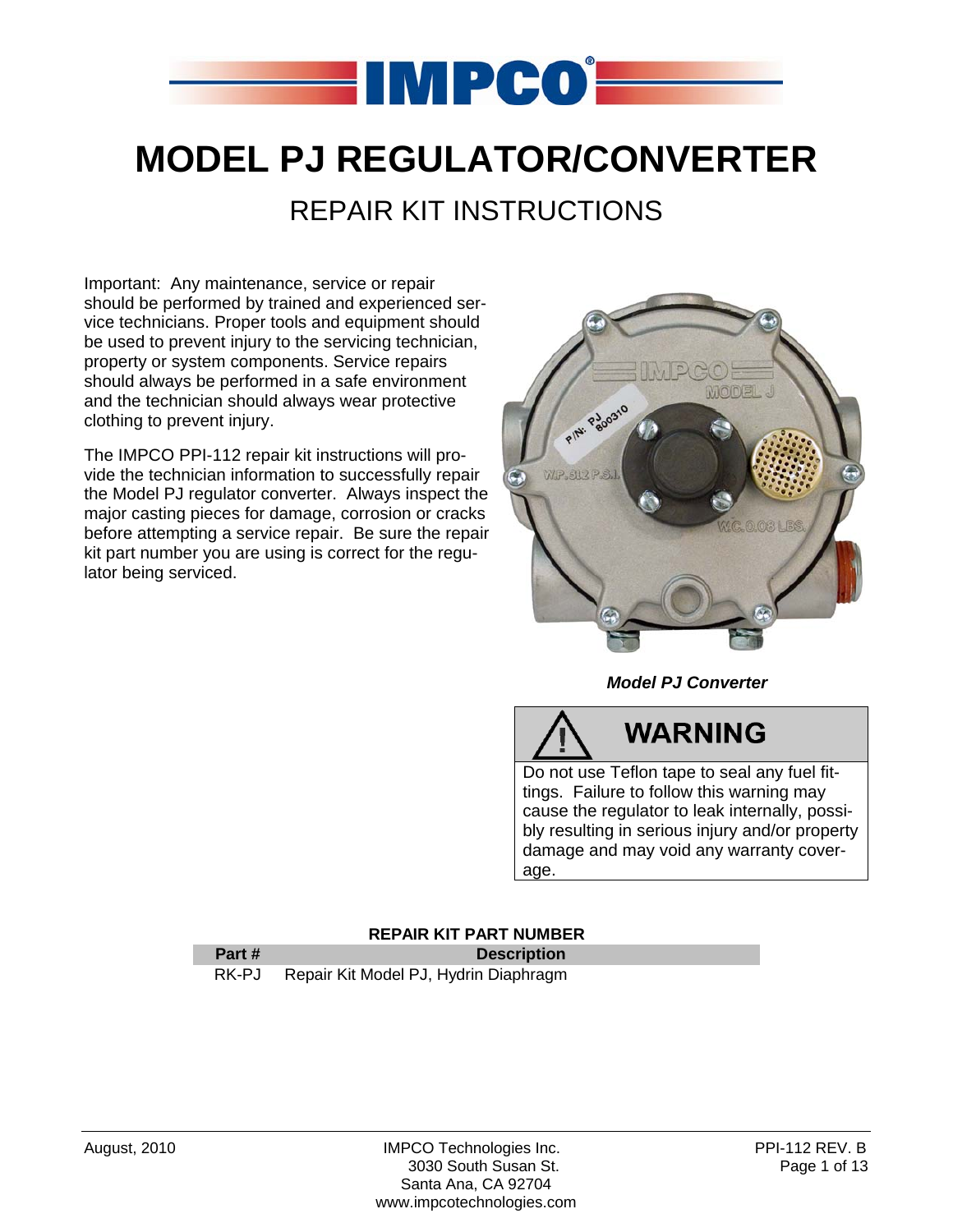

## **MODEL PJ REGULATOR/CONVERTER**



| A              | B              | C             | D                   | E               |                   | G                | н             |                | K             |
|----------------|----------------|---------------|---------------------|-----------------|-------------------|------------------|---------------|----------------|---------------|
|                |                |               |                     | <b>BACK OF</b>  |                   |                  |               |                |               |
|                |                |               | <b>BACK OF</b>      | <b>CONVETER</b> |                   | <b>COOLANT</b>   | <b>LIQUID</b> | <b>PRIMARY</b> | <b>VAPOR</b>  |
|                |                |               | <b>COVERTER TO</b>  | TO CTR. OF      | <b>MOUNTING</b>   | <b>INLET AND</b> | <b>FUEL</b>   | <b>TEST</b>    | <b>FUEL</b>   |
| <b>OVERALL</b> | <b>OVERALL</b> | <b>OVERAL</b> | <b>CTR OF VAPOR</b> | <b>WATER</b>    | <b>HOLES CTR.</b> | <b>OUTLET</b>    | <b>INLET</b>  | <b>PORT</b>    | <b>OUTLET</b> |
| <b>HEIGHT</b>  | <b>DEPTH</b>   | L WIDTH       | <b>FUEL OUTLET</b>  | <b>OUTLET</b>   | TO CTR.           | (NPT)            | (NPT)         | (NPT)          | (NPT)         |
| 109.98mm       | 80.00mm        | 118mm         | 37.8mm (1.49")      | 26.42mm         | 41.3mm            | 3/8"             | 1/4"          | 1/8"           | 1/2"          |
| (4.33")        | (3.15")        | (4.63")       |                     | (1.04")         | (1.63")           |                  |               |                |               |

| <b>MODEL</b> | <b>SECONDARY DIAPHRAM</b> | <b>OUTLET PRESSURE</b> |
|--------------|---------------------------|------------------------|
| P.I.         | AD1-26-2 (Hydrin)         | Nominal $+5.0$ " w.c.  |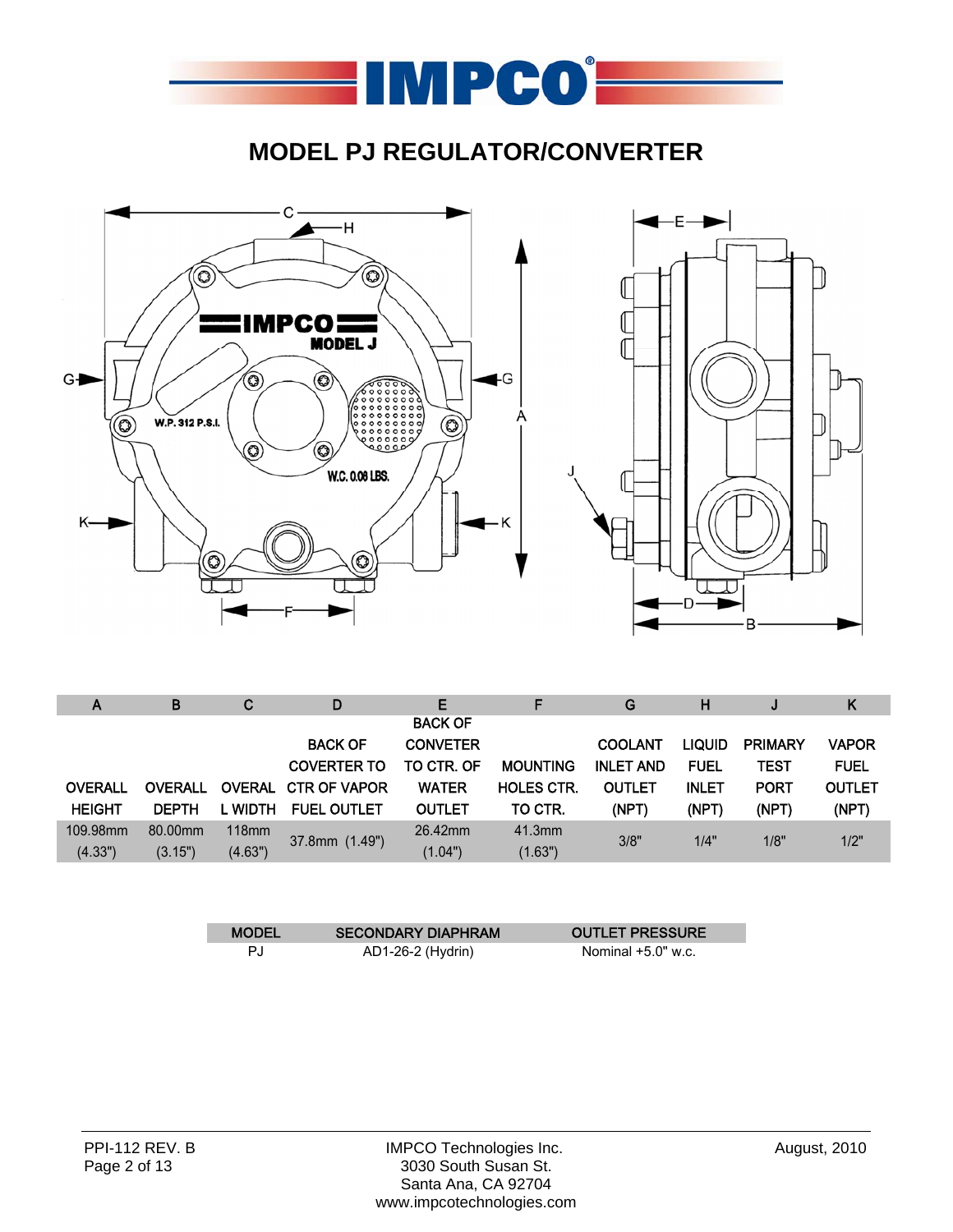

## **MODEL PJ SERIES CONVERTERS**

| <b>ITEM#</b>   | PART#            | <b>DESCRIPTION</b>                  |
|----------------|------------------|-------------------------------------|
| 1              | $S7-4$           | Screen, Vent                        |
| $\overline{2}$ | S1-15265-003     | Screw, 8-32 x 7/8" Torx style (6)   |
| 3              | C1-25824         | Cover Assy Secondary                |
| $\overline{4}$ | AD1-26-2*        | Diaphragm ass'y, secondary          |
| 5              | S1-17460-001     | Screw, 8-32 x 1/2" Torx style       |
| 6              | $L1 - 37*$       | Lever, Secondary                    |
| $\overline{7}$ | P <sub>1-8</sub> | Pin, Secondary Fulcrum              |
| 8              | $S4-27*$         | Seat, Low Pressure                  |
| 9              | S2-99            | Spring, secondary 4"                |
| 10             | AB1-15869        | <b>Body Assy</b>                    |
| 11             | $S1-5$           | Screw, Hex Head 1/4"-20             |
| 12             | $G1 - 85*$       | Gasket, Body Plate                  |
| 13             | $P1 - 14*$       | Pin, Secondary Fulcrum              |
| 14             | P2-26            | Plate, Converter Body               |
| 15             | P3-13            | Plug, 1/8" NPT, hex head            |
| 16             | S2-98            | Spring, Primary Reg                 |
| 17             | S4-16*           | Seat, Primary Reg                   |
| 18             | AD1-22*          | Diaphragm Assy, Primary             |
| 19             | $C1-93$          | Cover, Primary                      |
| 20             | S1-15265-005     | Screw, 8-32 x 1-1/8" torx style (7) |
| 21             | $H3-3$           | Housing, Spring                     |
| 22             | S1-101           | Screw 6-32 x 5/16" Panhead          |
| 23             | $G1 - 84*$       | Gasket, Spring Housing              |
| 24             | P3-14            | Plug, 1/2"-14 NPT                   |

## NSS = Not Serviced Separately

\* Included in repair kit



August, 2010 IMPCO Technologies Inc. PPI-112 REV. B 3030 South Susan St. Page 3 of 13 Santa Ana, CA 92704 www.impcotechnologies.com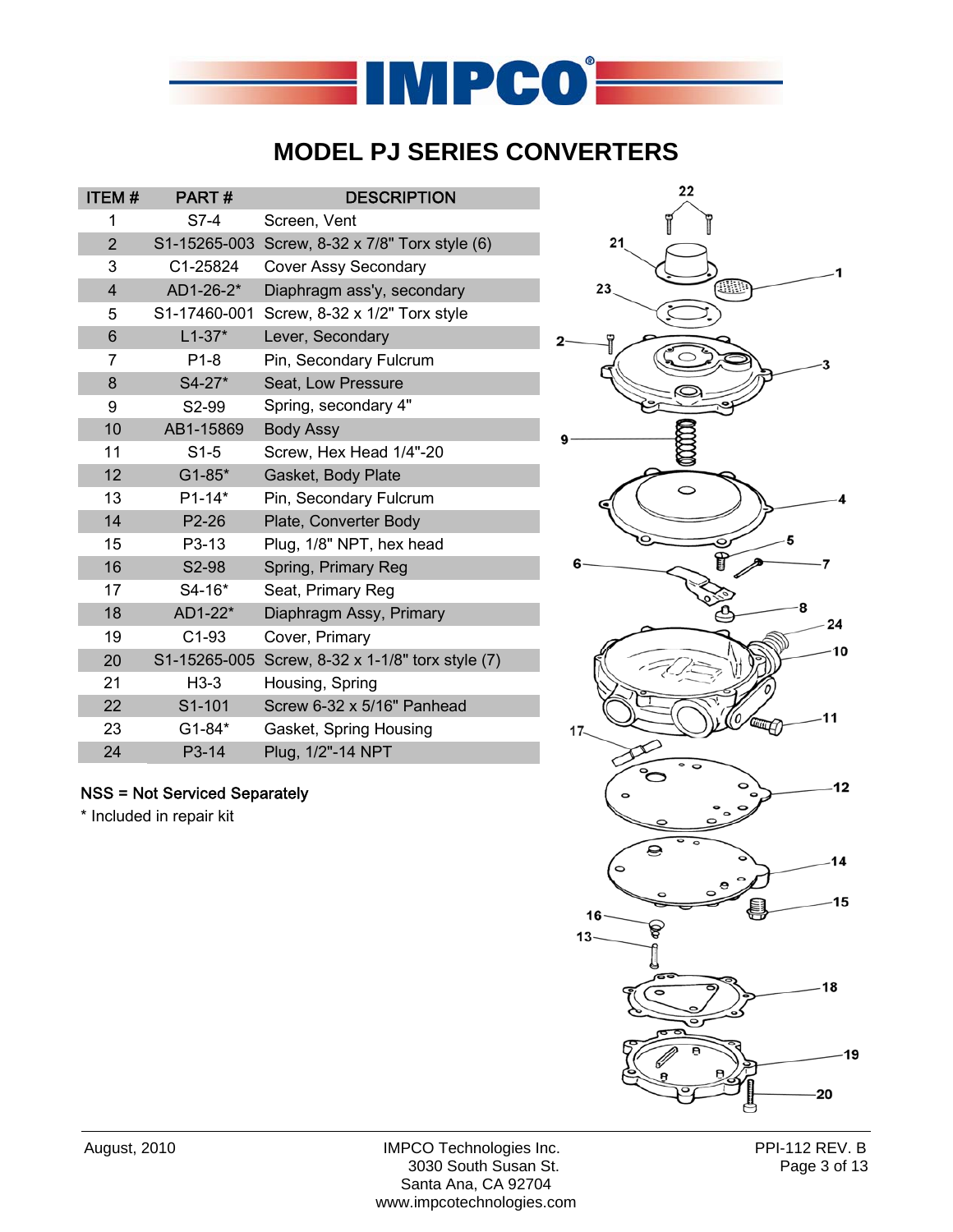

# **REBUILD INSTRUCTIONS**



1. Under normal conditions, installation of a complete Model PJ Repair Kit should be necessary only at the time of a major engine overhaul or when the converter has been out of service for an extended period of time. Each kit includes the gaskets, diaphragms, and seats necessary for servicing.



2. Remove the 6 screws (2) from the secondary cover assembly (3).

NOTE: Identify the type and location of screws removed (i.e. Torx) in all steps to ensure the same type and size screws are returned to the correct locations during reassembly*.*

3. Loosen the secondary cover (3) by tapping around the circumference with a plastic screw driver handle or rubber mallet.



4. Remove the secondary cover (3) and secondary diaphragm (4) as a unit. Note the secondary lever (6) protruding through the metal tab slot of the secondary diaphragm. Slide the cover and diaphragm toward the gas inlet to free the lever from the slotted tab of the diaphragm. Gently remove this assembly to prevent bending the lever. Remove diaphragm from cover and spring. The secondary spring (9) will be found between the cover and diaphragm.

PPI-112 REV. B **IMPCO Technologies Inc.** August, 2010 Page 4 of 13 3030 South Susan St. Santa Ana, CA 92704 www.impcotechnologies.com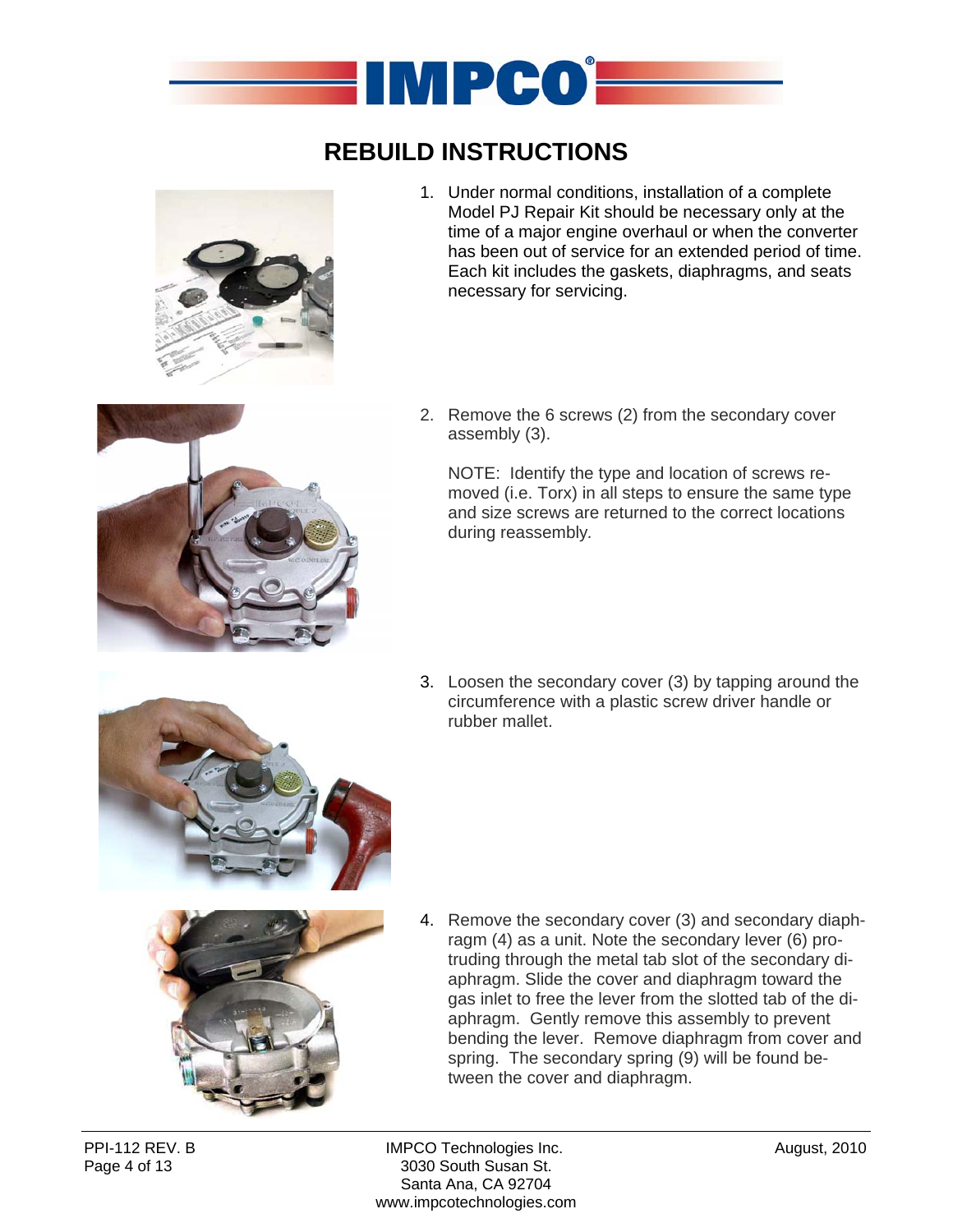



5. Remove the four screws (22) securing the spring housing (21).



6. Remove the spring housing (21) and gasket (23).

7. Remove screw (5), the secondary lever (6) and the fulcrum pin (7) and set aside for the reassembly.



8. Turn the converter over. Remove the seven screws (20) and lift off the primary cover (19).

August, 2010 IMPCO Technologies Inc.<br>3030 South Susan St. Page 5 of 13 3030 South Susan St. Santa Ana, CA 92704 www.impcotechnologies.com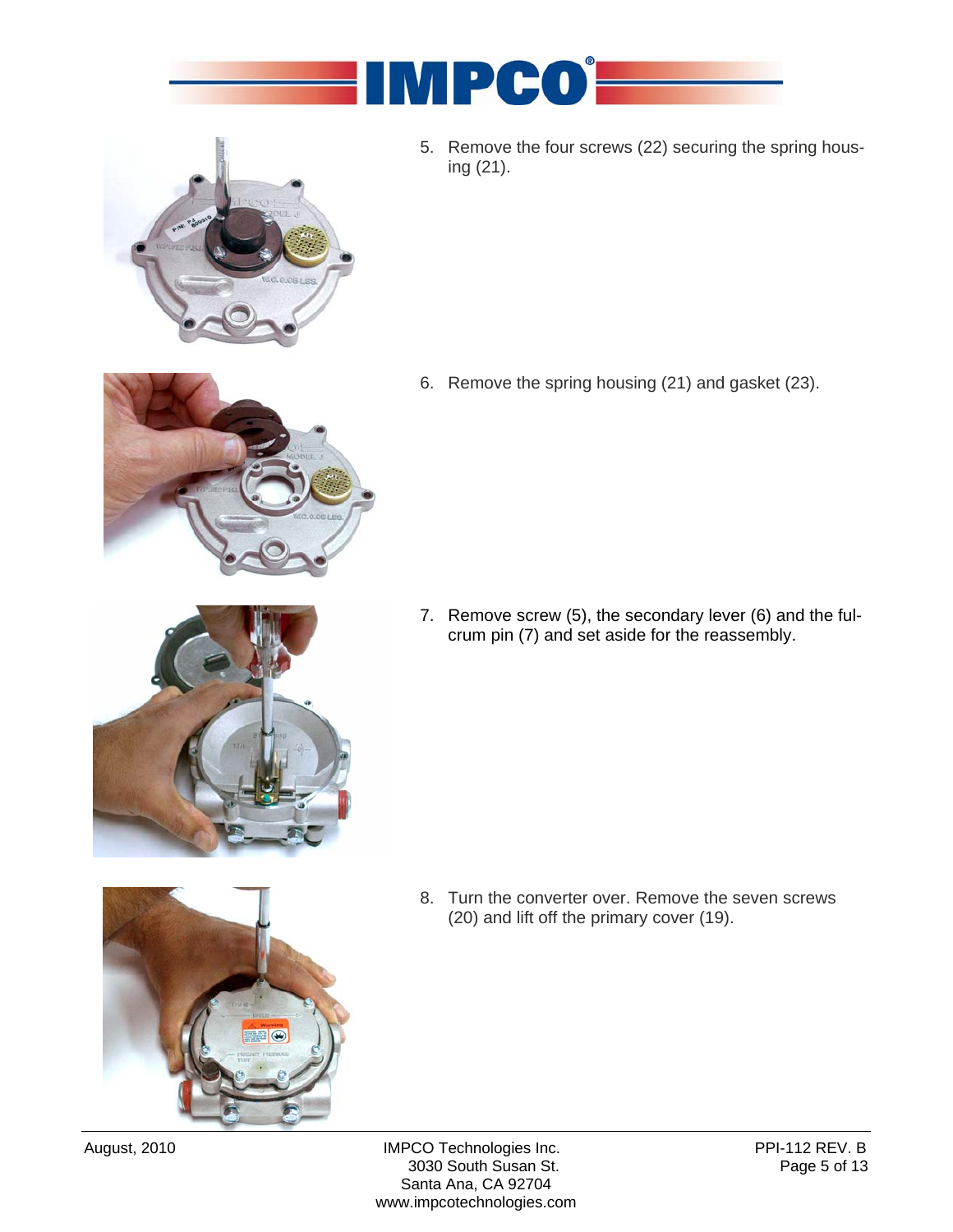



9. Remove the primary diaphragm (18).



11. Remove cover plate (14) and the gasket (12).

10. Remove the primary valve pin (13) and spring (16).



12. Remove the gasket (12) from the cover plate (14). Clean cover plate as needed to ensure a good seal with a new gasket. Do not use harsh solvents such as brake or carburetor cleaner on any of the non-metallic components as they will damage the materials.

PPI-112 REV. B **IMPCO Technologies Inc.** The Solution of August, 2010<br>
Page 6 of 13 **IMPCO Technologies Inc.** The Solution of August, 2010 3030 South Susan St. Santa Ana, CA 92704 www.impcotechnologies.com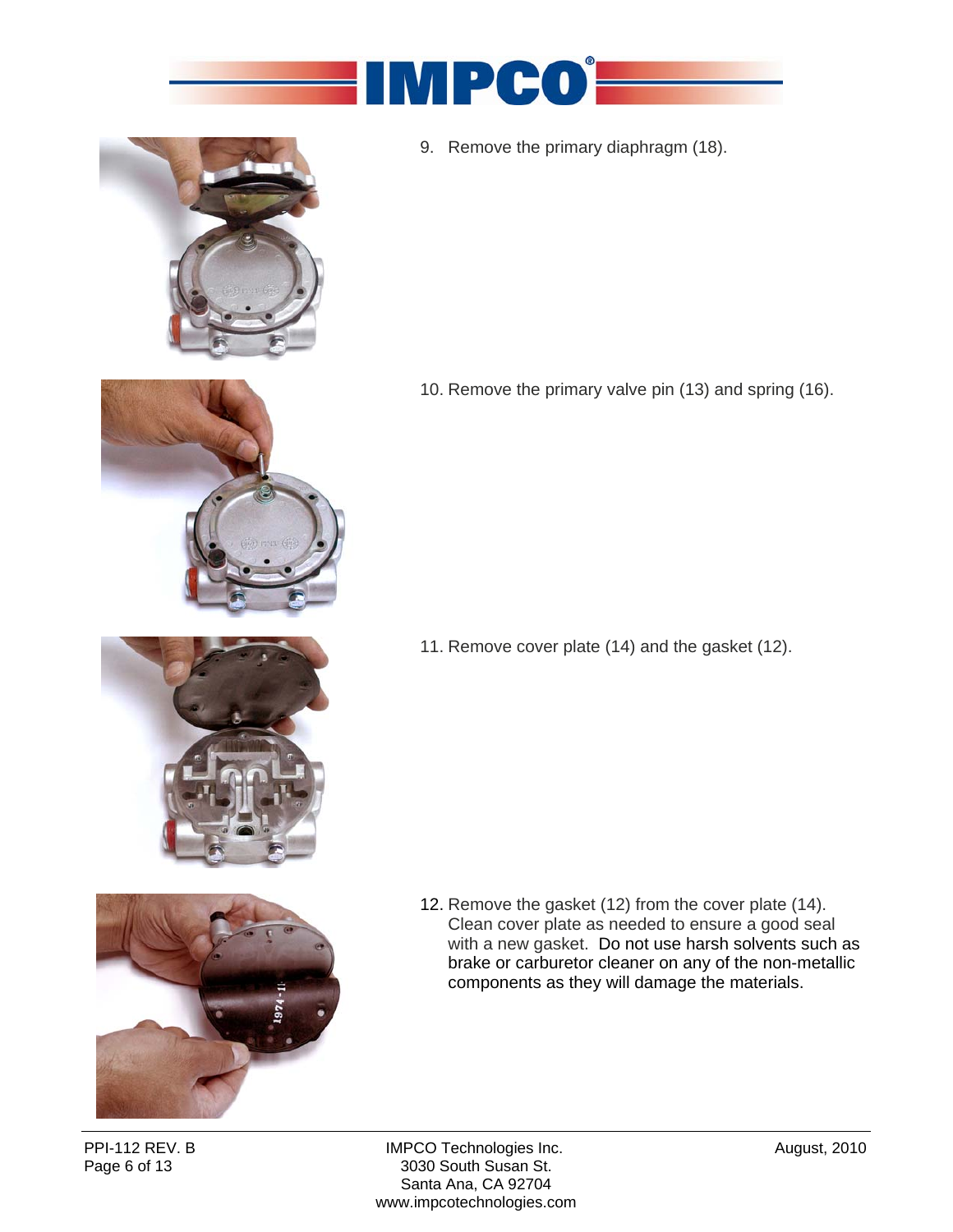



13. Remove the primary seat (17). Clean covers, body and metal parts as necessary with a safety solvent as needed and allow to dry prior to reassembly. Do not use harsh solvents such as brake or carburetor cleaner on any of the non-metallic components as they will damage the material.

14. Install new primary regulator seat (17).



- 
- 15. Set new primary gasket, (12), from the kit on the converter cover plate (14). The gasket will only fit one way (screw hole spacing prevents improper orientation of the diaphragm). The primary pressure hole in the gasket must line up with the hole in the body cover plate.



16. Place the cover plate (14) and gasket (12) on the converter body and align the cover screw holes.

August, 2010 **IMPCO Technologies Inc.** PPI-112 REV. B 3030 South Susan St. Page 7 of 13 Santa Ana, CA 92704 www.impcotechnologies.com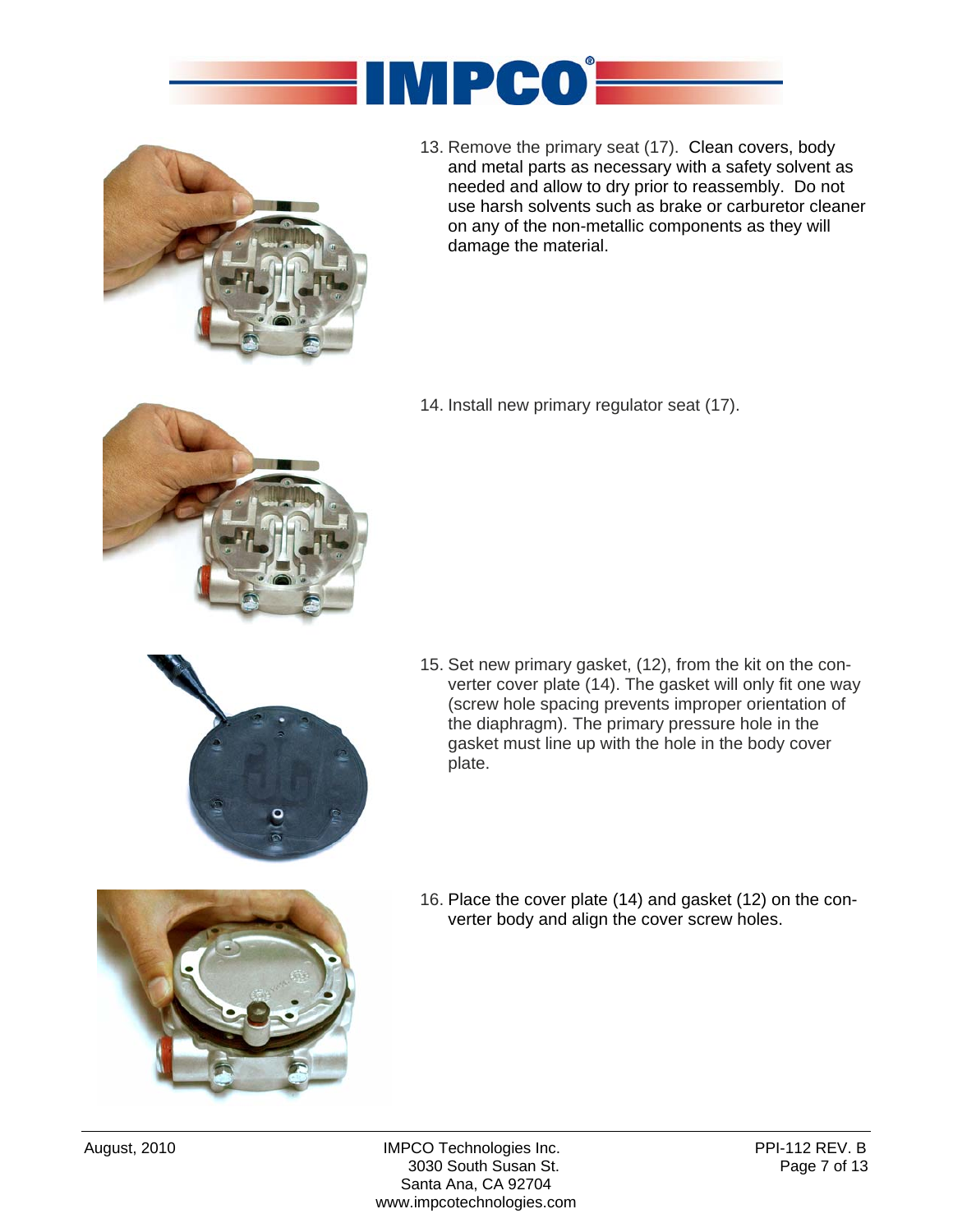



17. Insert the new primary valve pin (13) through the spring (16) and insert into the cover (14) with the larger diameter end of the spring resting against the plate.



18. Set the primary diaphragm (18) in place on the converter body cover plate (14). Line up the screw holes to the cover plate.

19. Carefully place the primary cover (19) over the diaphragm (18). Hand-thread the screws (20) through the cover and cover plate into the converter body.



20. Tighten the screws (20) to 22-28 in-lb. (2.5-3.2 N•m) in a criss-cross pattern.

PPI-112 REV. B **IMPCO Technologies Inc.** The Solution of August, 2010<br>
Page 8 of 13 **IMPCO South Susan St.** 3030 South Susan St. Santa Ana, CA 92704 www.impcotechnologies.com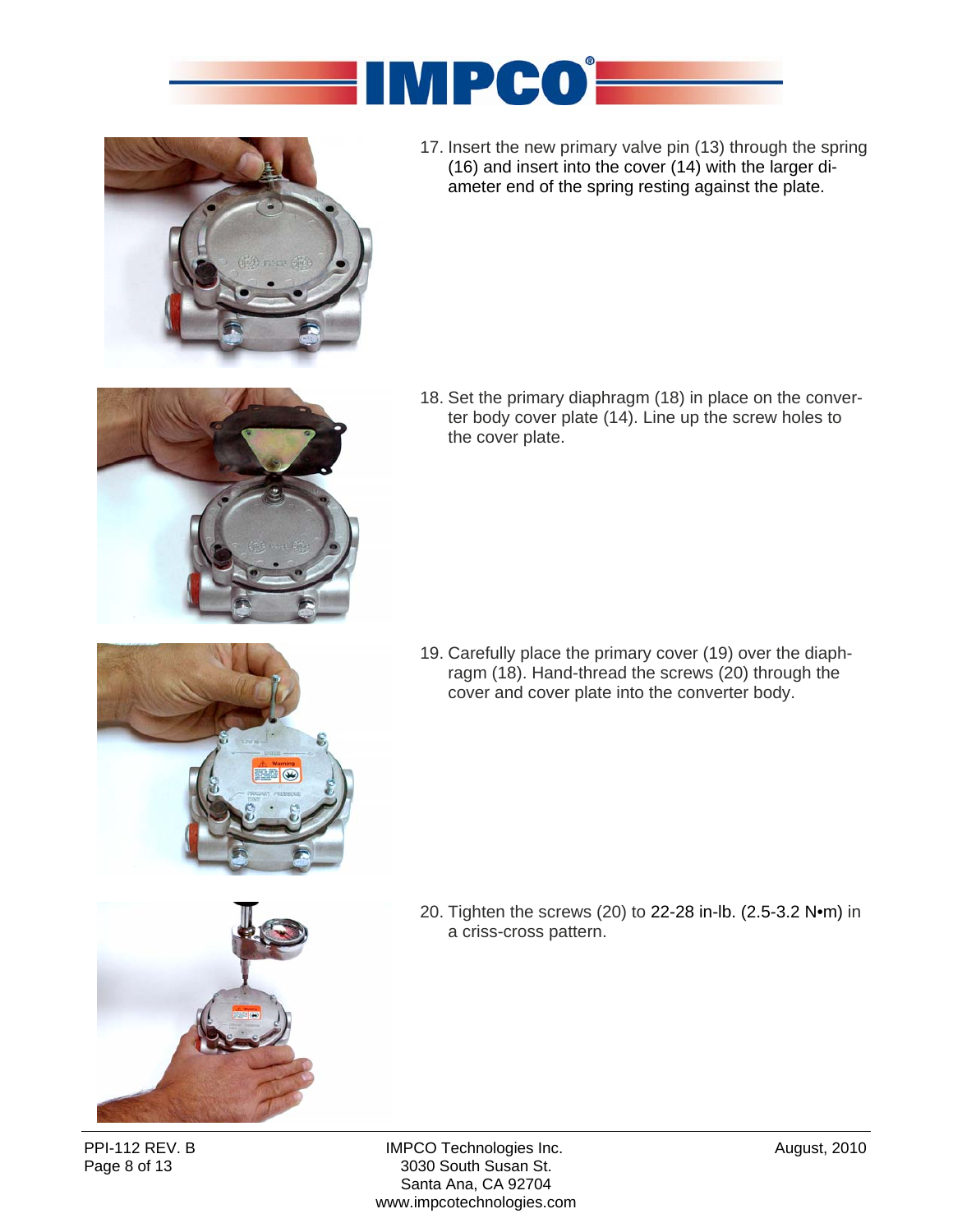



21. Assemble the new secondary seat (8) and new secondary lever (6) by inserting the seat retaining tip to the end opening of the lever as shown. Be sure the new seat snap-locks into place.



22. Place the lever pin (7) and lever (6) into place.

- 
- 23. Hold the lever assembly in place and fasten in place with the screw (5).

24. Tighten the screw (5) to 30 +/-3 in.-lbs. (3.39 +/- 0.34 N•m).



August, 2010 IMPCO Technologies Inc.<br>3030 South Susan St. Page 9 of 13 3030 South Susan St. Santa Ana, CA 92704 www.impcotechnologies.com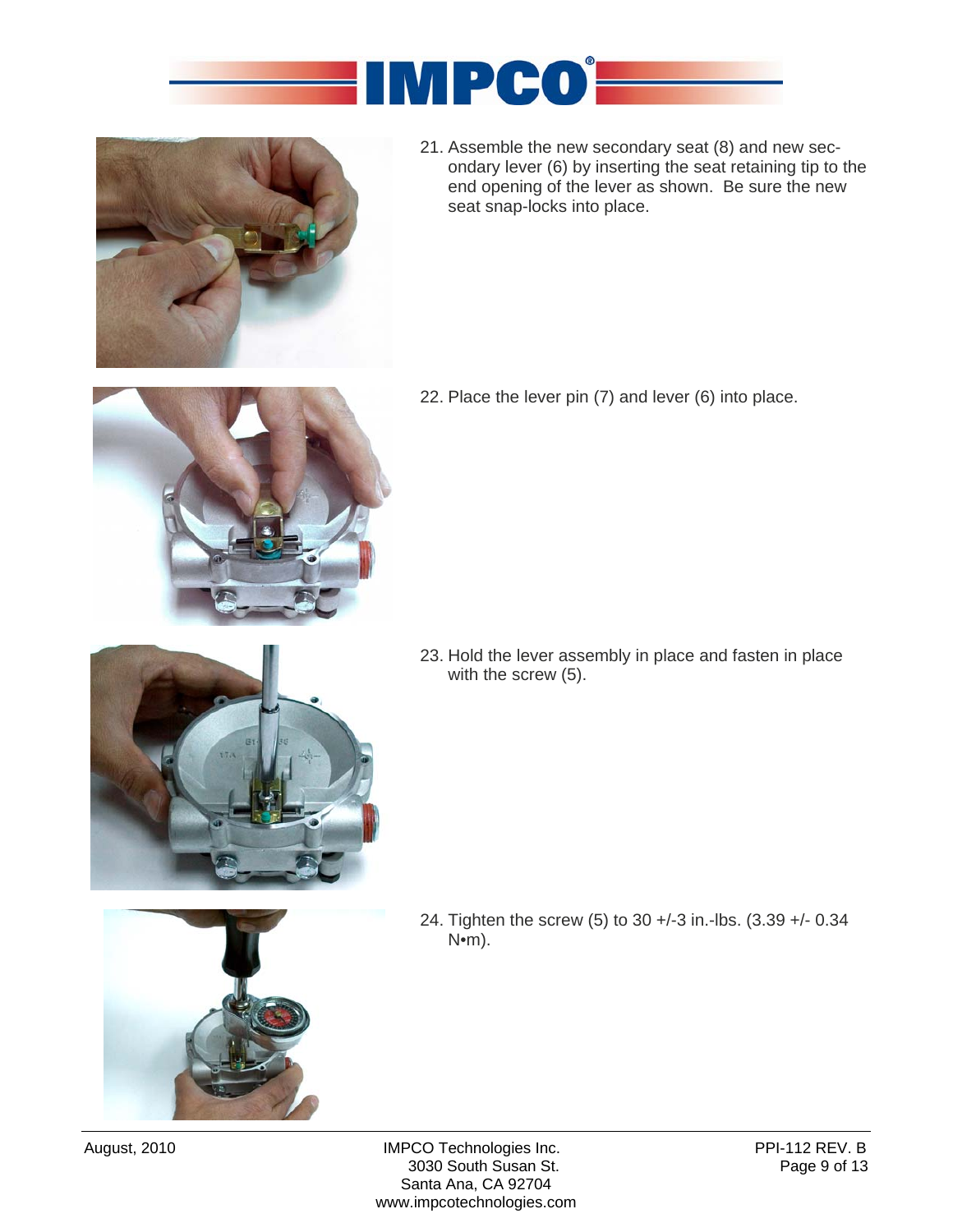



25. The secondary lever should be 3/32" below the level of the body. Use a straight edge to measure. Remove and gently bend the lever if necessary to obtain the correct height.

Note: Bending the lever while installed may result in damage to the seat. Remove from the body, bend, reinstall, then check height.



- 
- 26. Align the secondary diaphragm (4) to the lever (6) as shown. The end of the lever must protrude through the tab slot on the bottom of the new diaphragm after installation. The cut-out area (shown in photo) from which the tab is punched should be located toward the gas inlet port.

27. Place new gasket (23) and spring cover (21) on the secondary cover (3).



28. Place screws (22) on cover and tighten to 9 +/-2 in-lbs.  $(1 + (-0.23 \text{ N} \cdot \text{m}))$ 

PPI-112 REV. B **IMPCO Technologies Inc.** August, 2010<br>
Page 10 of 13 and 13 and 13 and 13 and 13 and 13 and 13 and 14 and 13 and 14 and 15 and 16 and 17 and 18 and 1 3030 South Susan St. Santa Ana, CA 92704 www.impcotechnologies.com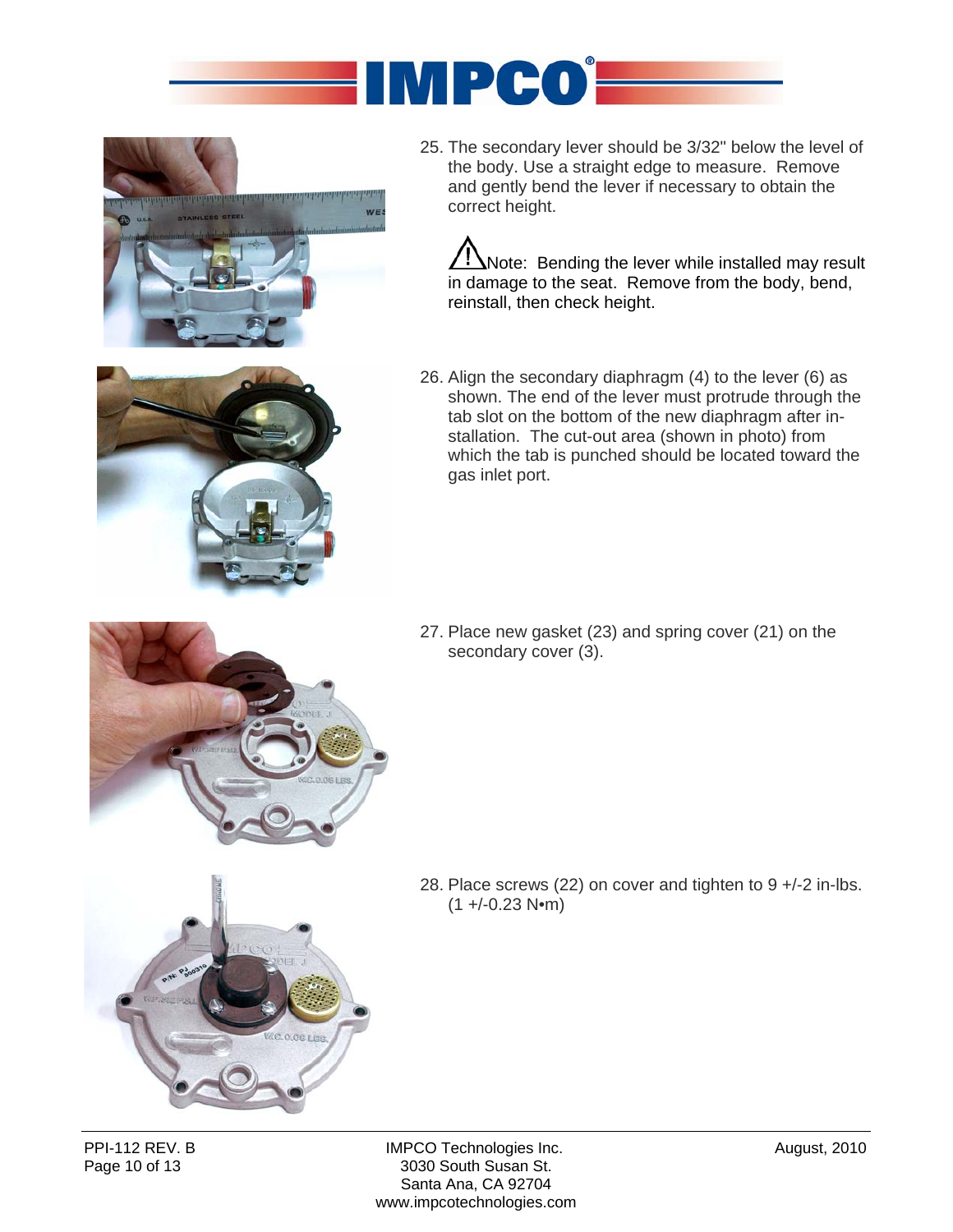



29. Place secondary spring (9) on the diaphragm (4), making sure it is properly seated on the spring perch. Place the secondary cover (3) on top with the spring inserted into the spring housing.



30. Install the secondary cover (3) with the six screws (22).

- 
- 31. Tighten the screws (2) in a crisscross pattern to 22-28 in-lb. (2.5-3.2 N•m), to complete the installation of the repair kit components.



32. Attach an air hose fitting to inlet at the top and thread the special bleed plug (shown held on the right) and the two brass fittings (shown on the left). Both the special bleed plug and brass fittings are included in IMPCO Test Kits ITK-1 and ITK-4.

Note: The special bleed plug has a hole to allow the passage of air and is different from the solid plug (24).

August, 2010 **IMPCO Technologies Inc.** PPI-112 REV. B 3030 South Susan St. Page 11 of 13 Santa Ana, CA 92704 www.impcotechnologies.com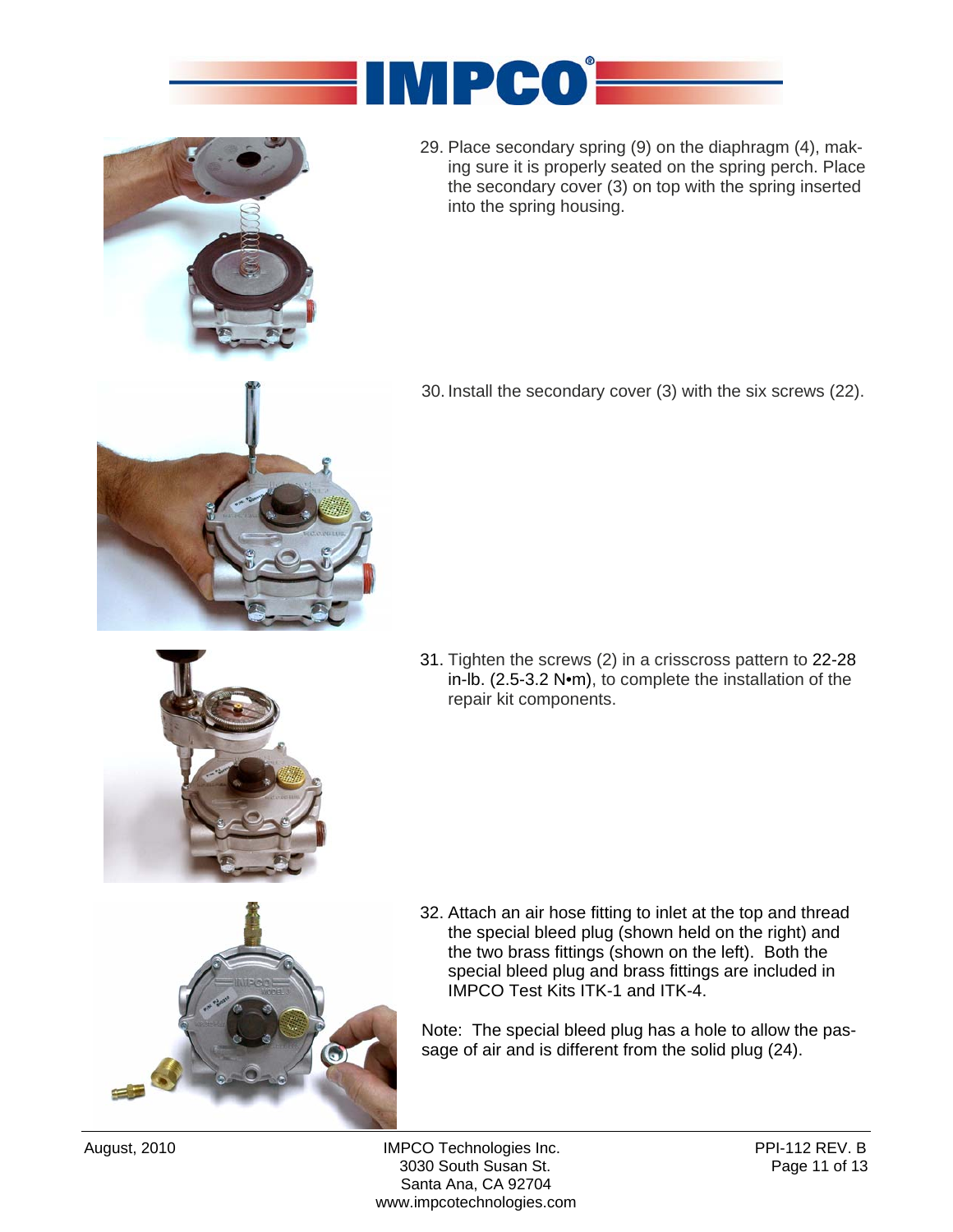



33. Attach a 100 psi air pressure hose to the regulator "IN-LET" fitting. Connect a water column gauge to the brass fitting(s) to measure the output pressure. Check the spring housing (21), body plate (14) and both covers (3 and 19) for leaks using a liquid leak detector solution. The pressure should measure 5" w.c. or less. If the pressure exceeds 5" w.c., the rebuild has failed and the regulator must be replaced.



34. Remove air hose fitting, brass fittings and replace the special bleed plug with the plug (24). Torque 2 to 3 turns past finger tight. The rebuild is now complete.